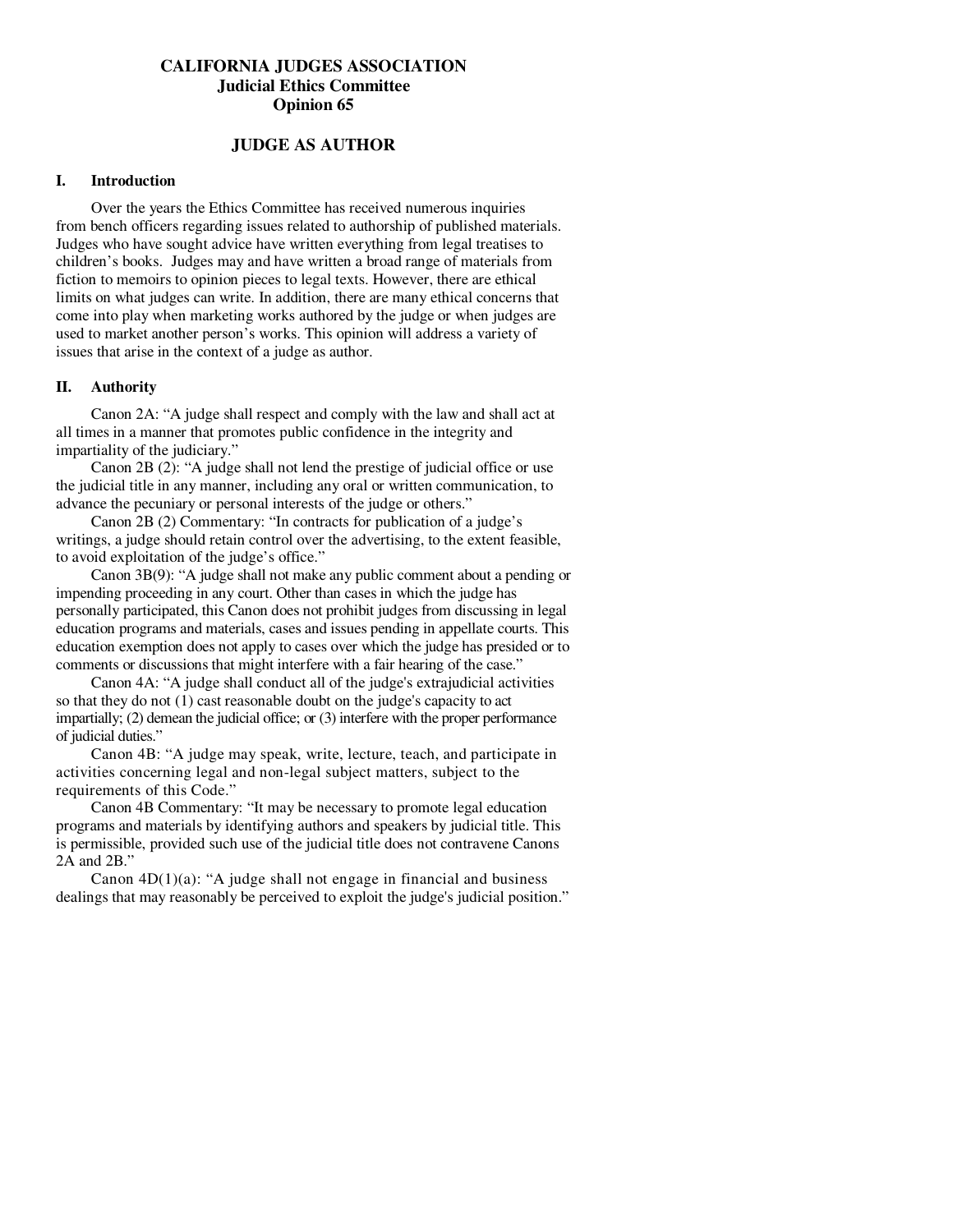Canon 4D(2): "A judge shall not participate in, nor permit the judge's name to be used in connection with, any business venture or commercial advertising that indicates the judge's title or affiliation with the judiciary or otherwise lend the power or prestige of his/her office to promote a business or any commercial venture."

 Canon 5D: "Except as otherwise permitted in this Code, judges shall not engage in any political activity, other than in relation to measures concerning the improvement of the law, the legal system, or the administration of justice."

### **III. Subject Matter**

### **A. Discussion**

Canon 4B states it is permissible to "speak, write, lecture, and participate in activities concerning legal and non-legal subject matters, subject to the requirements of the code." There are four principal constraints on what a judge may write about imposed by the requirements of the code. These are Canon 2A's requirement that a judge "act at all times in a manner that promotes public confidence in the integrity and impartiality of the judiciary," Canon 3B(9)'s prohibition on commenting on pending or impending cases, Canon 4A's requirement that a judge's extrajudicial activity not "cast reasonable doubt on the judge's capacity to act impartially" or "demean the judicial office," and Canon 5D's prohibition against any political activity not related to improvement of the law, the legal system or the administration of justice.

 Of these, the easiest to apply is 3B(9)'s prohibition against commenting on pending cases. A judge may not comment on any case he or she handled which is not yet final. On the other hand, the educational exception to 3B(9) does allow judges to comment on cases pending appeal in educational programs and materials so long as the judge did not personally participate in the case and the comments do not interfere with having a fair hearing on the case. If the judge personally participated in the case, limiting the information to matters that are of public record and avoiding any comment that could influence the appeal or other proceeding does not get around the prohibition; there is no exception for matters in the public record. For example, in writing a book on forensic DNA typing it was permissible for a judge to recount the salient facts of murder cases tried before the judge that were final, but it was not permissible to include facts from two death penalty cases pending appeal that the judge tried as a lawyer. Because the judge had participated in the cases as a lawyer, the educational exception to 3B(9) did not apply even though the judge included only facts in the public record and avoided any comments that might interfere with a fair hearing of the case.

 Canon 5D prohibits the writing of any materials that would constitute impermissible political activity. This Canon is not as easily applied as Canon 3B(9). If the subject matter of the piece relates directly to the law, the legal system or the administration of justice it is not prohibited by Canon 5D. However, many policy issues that have broader implications may impact the legal system or the administration of justice. The mere fact that a policy could have some tangential impact on the legal system or the administration of justice does not permit a judge to publicly weigh in on the issue, unless the subject matter is limited to the impact of the policy in question on the legal system or the administration of justice. Thus,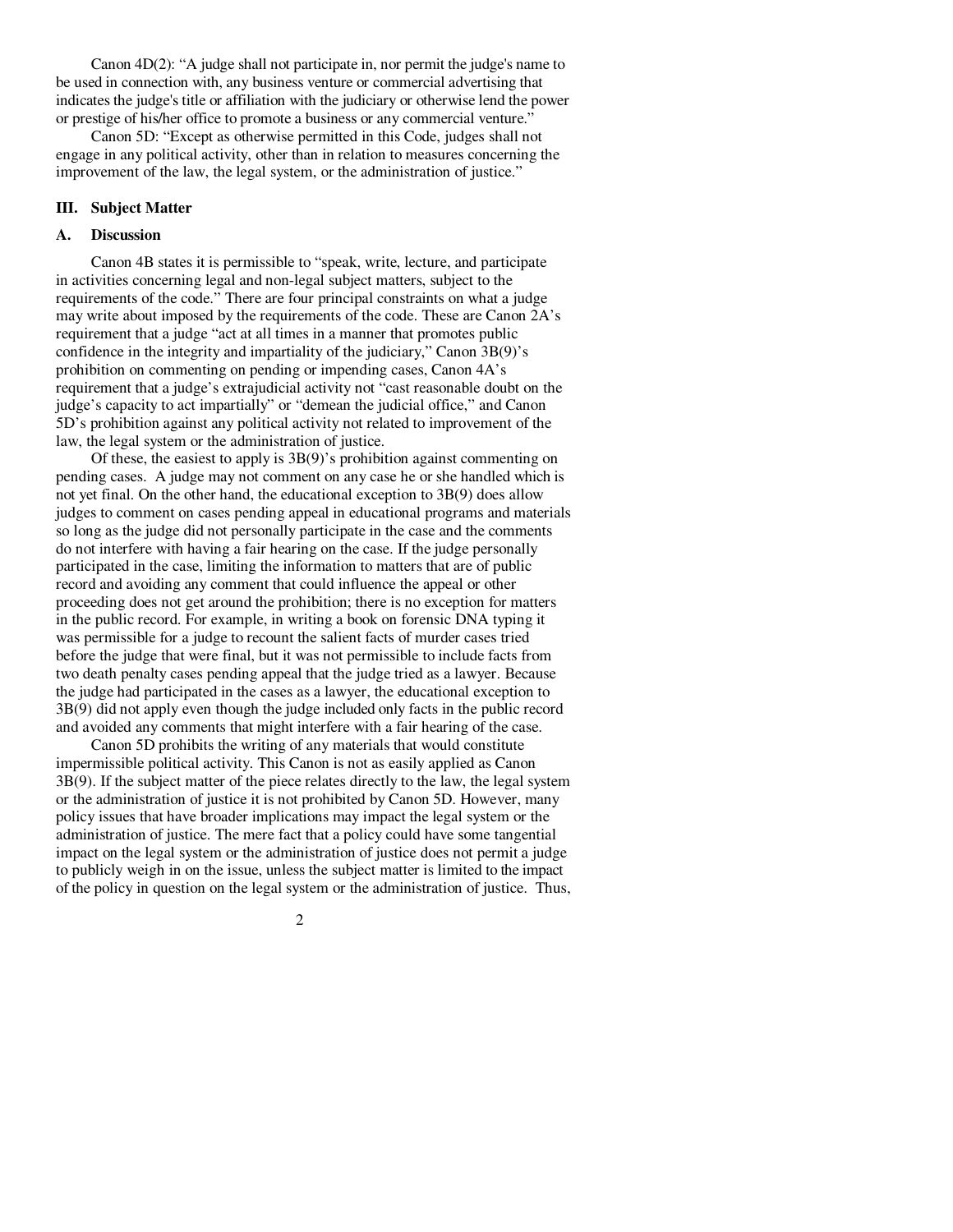it was permissible for a judge to write an article critical of Proposition 36, because it was a ballot measure dealing with the administration of justice, but it was impermissible for a judge to write an article generally opposing a ballot measure that would affect funding for the California Children and Family Trust Fund because that measure did not deal directly with improvement in the law, the legal system or the administration of justice. However, in this situation it would be permissible to write an article explaining the impact of the proposition on the court and the services provided to families and children in the legal system.

 Even where the subject matter of a piece is permitted under Canons 3B(9) and 5D, one must always be mindful of the overriding proscriptions of Canon 2A and 4A. Canon 2A mandates that a judge "shall act at all times in a manner that promotes public confidence in the integrity and impartiality of the judiciary." Canon 4A requires that: "A judge shall conduct all of the judge's extrajudicial activities so that they do not (1) cast reasonable doubt on the judge's capacity to act impartially; (2) demean the judicial office; or (3) interfere with the proper performance of judicial duties." Thus, even where a judge writes about the law or advocates for changes in the law, that judge must do so in a manner that does not undermine public confidence in the judiciary or cast doubt on the judge's ability to act impartially. At the same time, the commentary to Canon 4B encourages judges to be involved in the improvement of the law, the legal system and the administration of justice, recognizing that judges are in a unique position to do so. The following examples illustrate the tension between advocating for the improvement in the law, the legal system and administration of justice and the constraints placed on that advocacy by Canons 2A and 2B.

### **B. Examples**

1. Cases where subject matter contravened Canon 2A or 4A.

 a. Judge wished to submit an article for a law review publication that was highly critical of the Correctional Officers union, recent administrations in Sacramento and the get "tough on crime" movement. Though well written and thoroughly researched, the tone of the article and certain statements in it cast doubt on the judge's capacity to act impartially in cases involving prison guards, inmate brutality, three strikes sentencing and drug offenses.

 b. Judge in a criminal law assignment was prohibited from writing training bulletins for law enforcement. Though available to anyone on-line, the site on which the bulletins appeared was maintained by a company run by active law enforcement officers and the bulletins were directed to law enforcement personnel. Authorship of these types of materials within this context gave rise to an appearance that the judge would not be impartial in criminal matters

 c. It was improper for a Presiding Judge to write an op-ed piece highly critical of the use of CCP 170.6 affidavits to "sound a warning" to the judiciary. The impetus for writing the article was the exercise of several peremptory challenges against another judge. Therefore, the article could be viewed as intimidating to lawyers who had filed the affidavits of prejudice.

2. Cases where subject matter did not contravene Canon 2A or 4A.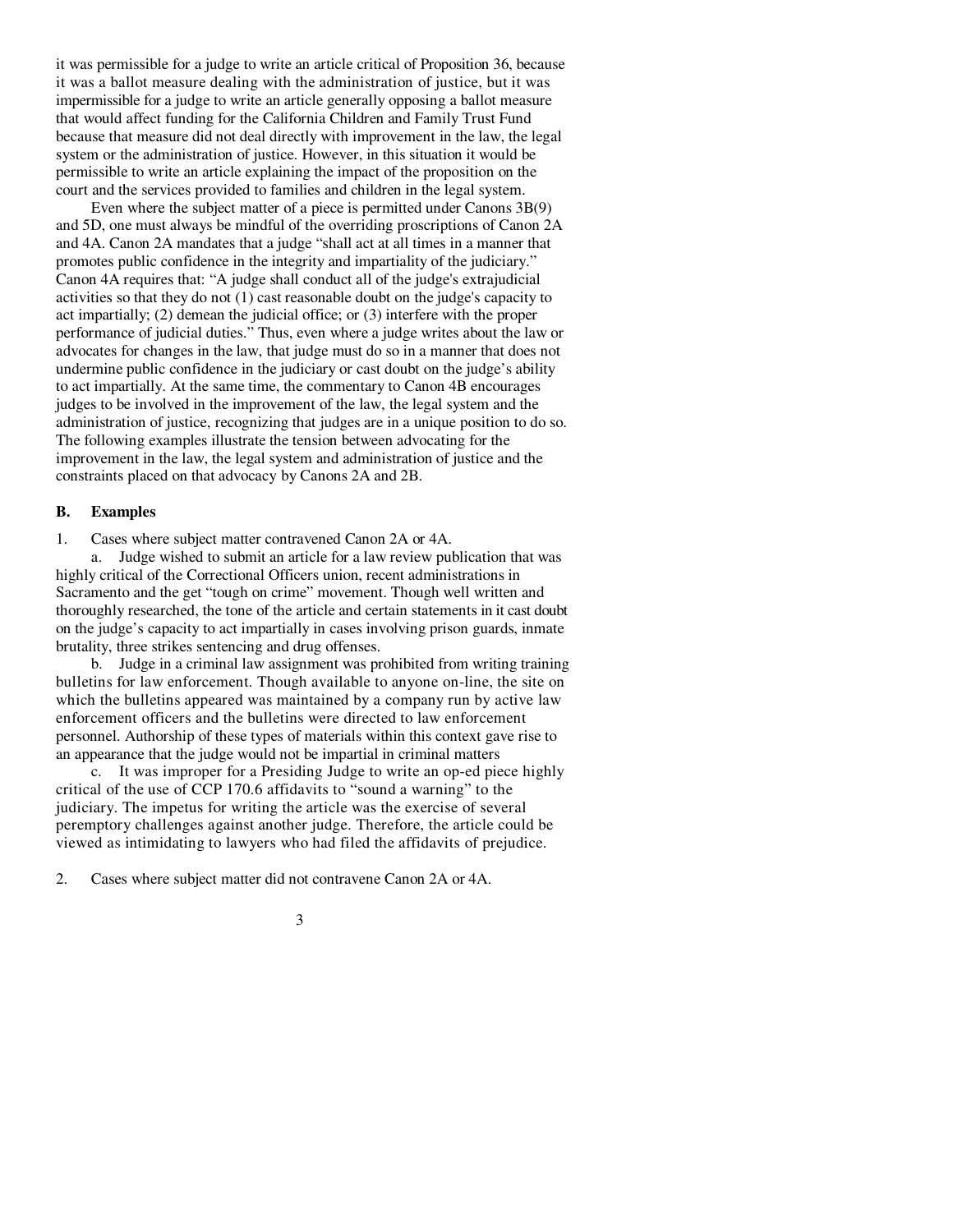a. A judge may write an article critical of the Administrative Offices of the Courts and the Chief Justice for implementing court closures and voluntary salary waivers.

 b. A judge may write a book recounting the salient facts of murder cases tried before the judge where all of the included cases were final and the book was written in a fashion that respected the law and did not undermine public confidence in the integrity and impartiality of the judiciary.

 c. A judge may write an article critical of a recent Supreme Court decision where the criticism stems from the judge's legal analysis of the case and is to be published in a legal periodical.

### **IV. Publication and Marketing**

#### **A. Discussion**

 $\overline{a}$ 

The next areas of concern with a judge as author are the ethical constraints on how works by judges may be marketed and on the permissibility of judges marketing works by other authors. May a judge-author use his/her title on the cover of a book? May the judge's position be included in biographical information on the book's jacket cover? May the judge's title be used in marketing the book? The answers to these questions may depend on the book's subject matter. While the text of the Canons themselves do not draw a distinction between legal and non-legal works, the commentaries to the applicable Canons do, making it clear that the rules apply differently to legal works. As previously discussed, Canon 4B expressly permits a judge to write about legal and non-legal topics, subject to the requirements of the Code. The commentary to that section recognizes that "a judge is in a unique position to contribute to the improvement of the law, the legal system, and the administration of justice." The commentary goes on to state:

 It may be necessary to promote legal education programs and materials by identifying authors and speakers by judicial title. This is permissible, provided such use of the judicial title does not contravene Canon 2A and 2B.

 Canon 2B(2) states: "A judge shall not lend the prestige of judicial office or use the judicial title in any manner to advance the pecuniary or personal interests of the judge or others." However, in addressing 'the use of the judge's title to identify a judge's role in the presentation and creation of legal education programs and materials," the commentary to Canon 2B refers specifically to the commentary to Canon 4B. Thus, the commentaries to the Canons expressly permit the use of a judge-author's title in the promotion of legal materials.<sup>1</sup> Law-related articles, treatises and books are obviously legal materials. Therefore, a judge who authors these types of materials may use his/her title in promoting them so long as doing so otherwise complies with Canon 2A and 2B.

 On the other hand, not every use of a judge's title in a non-legal context would be an impermissible use. In the non-legal context, the inquiry would be whether the title is used to advance the pecuniary or other interest of the judge or

<sup>1</sup> These provisions and the language of Canon 4B itself, which deal specifically with the judge as author, take precedence over the more general provisions of Canon  $4D(1)$  and  $(2)$ .

<sup>4</sup>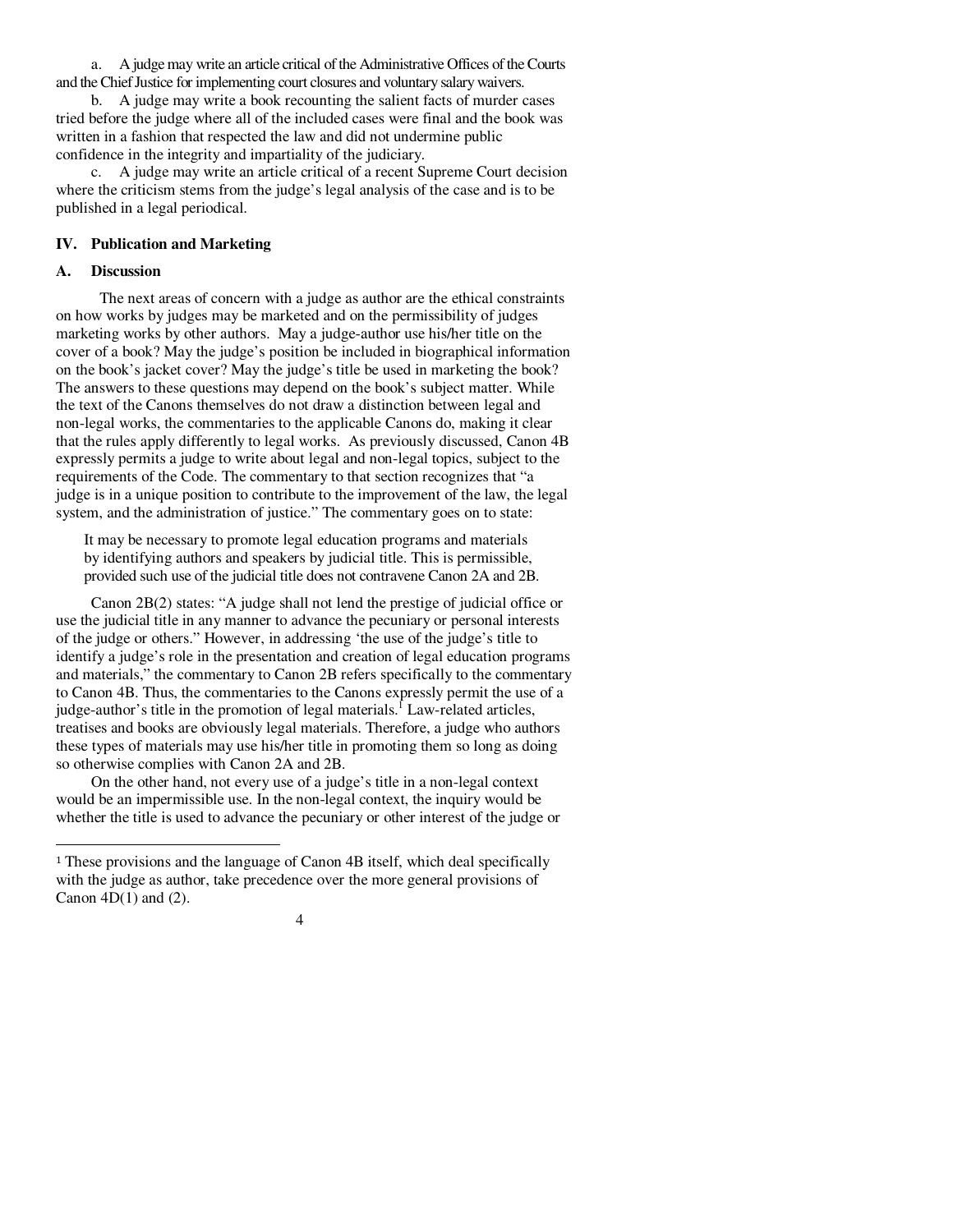others. For example, including the judge's position in biographical information about the author of a non-legal book would be permissible, but using that information to market the book would not. In the former situation, the use of the title is not for the purpose of advancing the pecuniary or personal interest of the judge or others. In the latter situation, it clearly is.

 When and how a judge's name and title is used is also an important consideration in complying with the affirmative obligation to control advertising as required by Canon 2B: "In contracts for publication of a judge's writings, a judge should retain control over the advertising, to the extent feasible, to avoid exploitation of the judge's office." (Canon 2B, Commentary) A judge who enters into a contract for the publication of his or her writings should include language limiting how the judge's title can be used to avoid violating Canon 2B.

 The following examples will attempt to illustrate the distinction between promoting legal versus non-legal works and provide guidance on what is permissible in each context.

### **B. Examples**

#### 1. Legal Works

 a. It is permissible for a judge to use his/her title on the cover of a legal practice guide and a monthly newsletter on the same topic.

 b. While a judge cannot promote a legal book written by another, a judge may promote a book on legal issues that the judge has authored or participated in preparing as a consultant, editor or reviewer if published by a non-profit public institution dedicated to the improvement of the law and administration of justice. Thus, a judge who reviews a draft CEB book and makes comments to the author may write a recommendation of the book for CEB. However, a judge not involved in the preparation of the book may not write a testimonial regarding the value of a CEB publication for use in marketing the book.

 c. Judge moderating a panel discussion at the annual state bar convention may have a table set up at the convention which sells copies of a book written by the judge on the discussion topic so long as the judge does not personally solicit sales of the book.

 d. Judge who authored a legal book may not use a laudatory quote from an appellate justice to promote sales of the book at the state bar convention.

 e. Judge who writes a compendium on an area of law may send a letter to subscribers, including attorneys who may appear before the judge, notifying them that the previous publisher of the compendium is out of business and providing subscribers with information on how to continue receiving updates for the publication.

 f. Judge may advertise legal work written by judge in the local county bar newsletter.

 g. Judge who has authored a number of legal books may teach an MCLE course for attorneys at a breakfast sponsored by the books' publisher where the books will be sold, so long as the judge does not personally solicit sales of the book

### 2. Non-legal works

 a. Biographical information included in the foreword of a legal thriller authored by a judge may include a reference to the author's position as a judge.